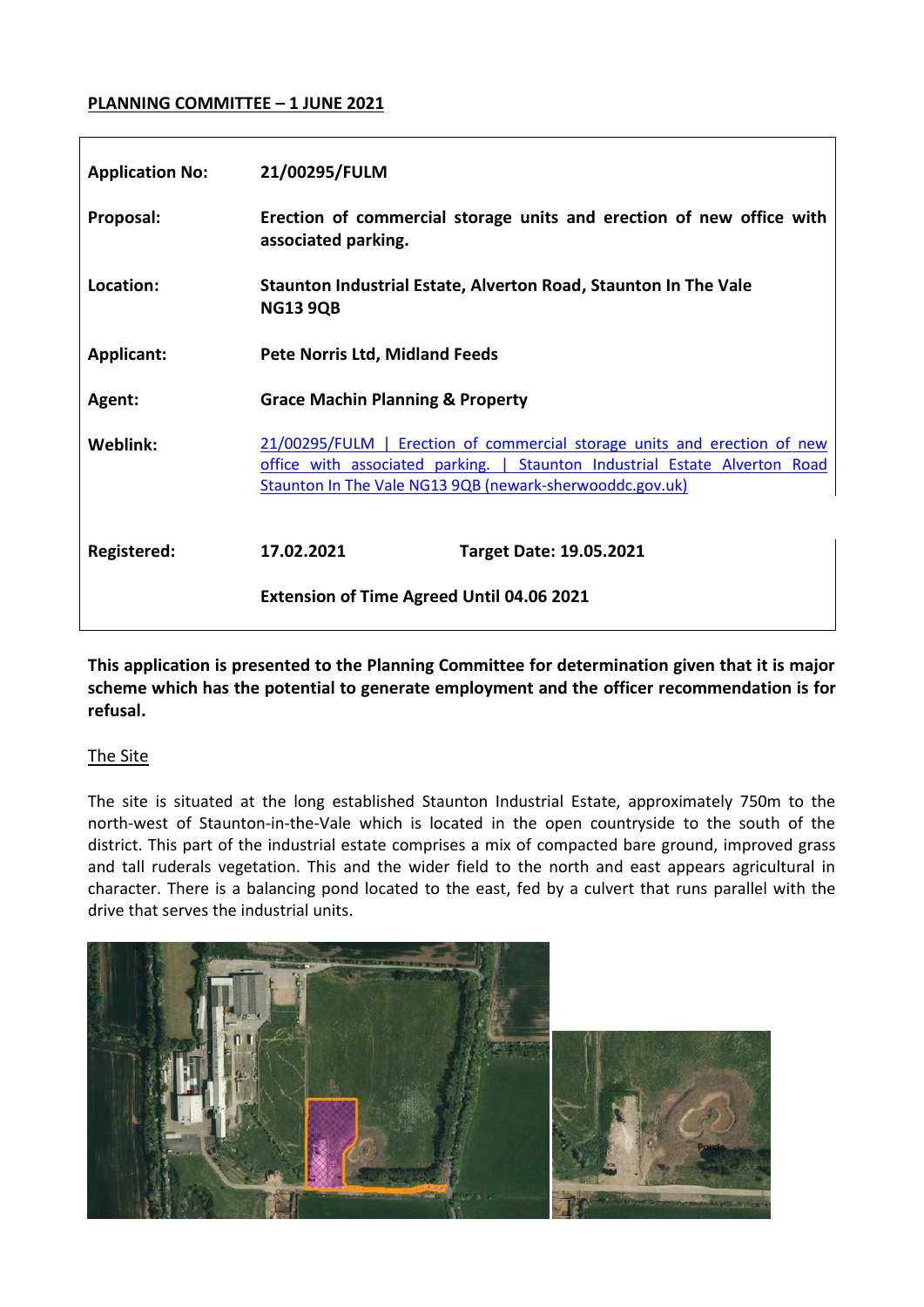JP Concrete is the business occupying the unit and associated land immediately adjacent (west) of the site. Midland Feeds occupy the larger unit (with a square footprint) west of that along with the land to the south, east and west of it where they produce animal feeds.

The proposed development site is located approximately 150m to the east of existing industrial buildings within the Estate. An existing industrial estate access lies to the south of the application site and connects to the public highway C3 (Grange Lane) that runs parallel with the A1 to the east.

The site lies within flood zone 1 although lies in an area that is prone to superficial deposit flooding according to the EA maps.

#### Relevant Planning History

#### *Wider site including this application site*

94/51746/LDC – Use of site (Staunton Works British Gypsum Ltd) for general industrial purposes within Use Class B2. Certificate issued 04.12.1995.

94/51747/LDC – Retention of existing buildings (non-compliance with planning conditions requiring removal of such buildings) certificate issued 04.12.1995.

94/51748/OUT – Demolition of some existing buildings and replacement with new buildings and use of site for B1, B2 and B8. Approved 18.09.1995.

#### *Land to south-west*

12/00224/AGR – Prior notification for proposed open cattle area, prior approval not required 23.04.2012

97/51912/CMM – Restoration of land to agricultural. NCC were decision makers.

#### *Land to west*

09/00995/FULM - Proposed change of use for storage and associated haulage for Farrell Transport Ltd, refused on 17.02.2010 (on grounds of impact on living conditions upon occupiers living alongside the local highway) but appeal was allowed 27.07.2010 under appeal ref APP/B3030/A/10/2126156.

02/02452/FUL – Proposed extension for storage of Glulan & I Beams, approved 19.12.2002

98/51825/FUL – Change of use of agricultural land for open storage, approved 25.08.1998.

#### The Proposal

Amendments (involving omitting a previously proposed triple bay feed store) have been submitted during the lifetime of the application in an attempt to overcome officers concerns.

Full planning permission is now sought for new commercial development by Midlands Feeds who already occupy a unit on the Staunton Industrial Estate to allow them to relocate their other site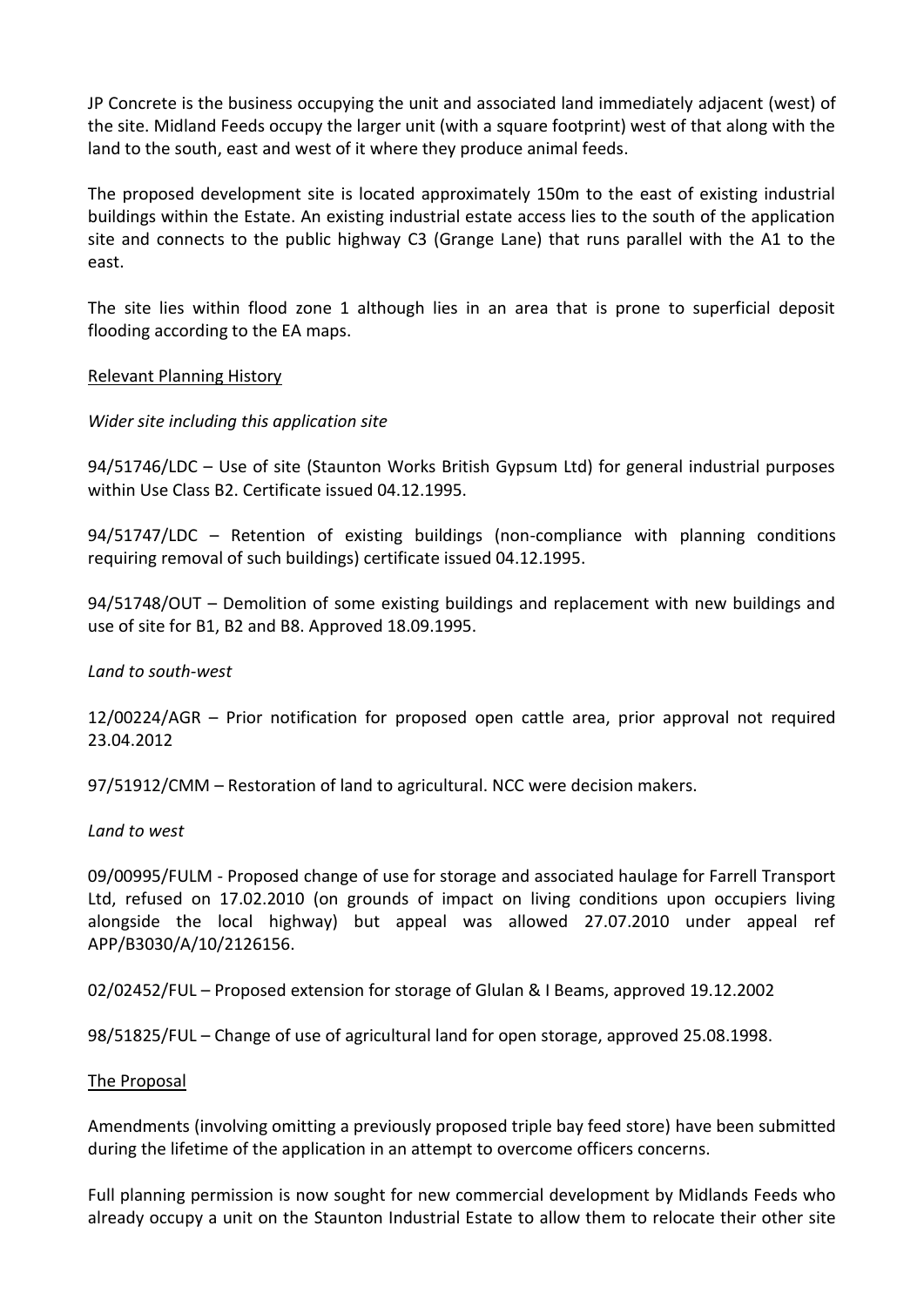and staff from Bottesford (within Melton Mowbray borough) and consolidate and expand their business. The business is for animal feed storage.

The applicants existing site at Bottesford is said to comprise  $c10,000$  sq ft (c929m<sup>2</sup>) of storage. The applicant has advised that they currently operate or store at six different sites and this application will allow the company to consolidate down to two sites (this one and the other at Claypole; just across the Lincolnshire border into South Kesteven) with all staff moved to the Staunton site.

The development proposals includes storage buildings and an office, detailed as follows:

An office building (24.68m x 9.68m x 3m eaves x 6.35m ridge) is proposed comprising an open plan office space of 239m<sup>2</sup>, reception, server room, toilet/shower room, lobby and small kitchen, additional lobby, kitchen, store, plant room, office and board room. This would be located at the southern part of the site adjacent to the site access that serves the estate. This would be constructed of profiled metal coated cladding, glazed roof lights, with metal windows and doors.

Parking for 19 cars to the west of the office is proposed and the access road would loop around the office and parking (a weigh bridge is proposed to the north also).

To the north of the office and in the center of the site, a double bay feed store is proposed (c38.36m x 25m x 8.75 ridge x 5.6m eaves) giving 2 x storage areas of 466.63 m<sup>2</sup> and 466.62m<sup>2</sup>. A further 4 parking spaces would be provided adjacent. This would be constructed in a portal steel frame, with dark brickwork, profiled pvc coated metal cladding and metal roller shutter doors.

A service yard to the north of the site is proposed now instead of the previously proposed triple bay feed store.

A weighbridge 18m long with 3m ramps at either end is also proposed between the offices and the two bay feed store.

The application form is noted as having 16 full time and 2 part time employees. However these employees would be existing staff relocated from Melton Mowbray.

### **The application has been assessed on the basis of the amended plans and documents listed in the Note to Application no. 1 at the end of this report.**

### Departure/Public Advertisement Procedure

Occupiers of 16 properties have been individually notified by letter. A site notice has also been displayed near to the site and an advert has been placed in the local press given that this is a major development and a potential departure from the development plan. Re-consultation has taken place on the amended plans

#### **Planning Policy Framework**

### **The Development Plan**

### **Newark and Sherwood Core Strategy DPD (adopted March 2019)**

Spatial Policy 1 - Settlement Hierarchy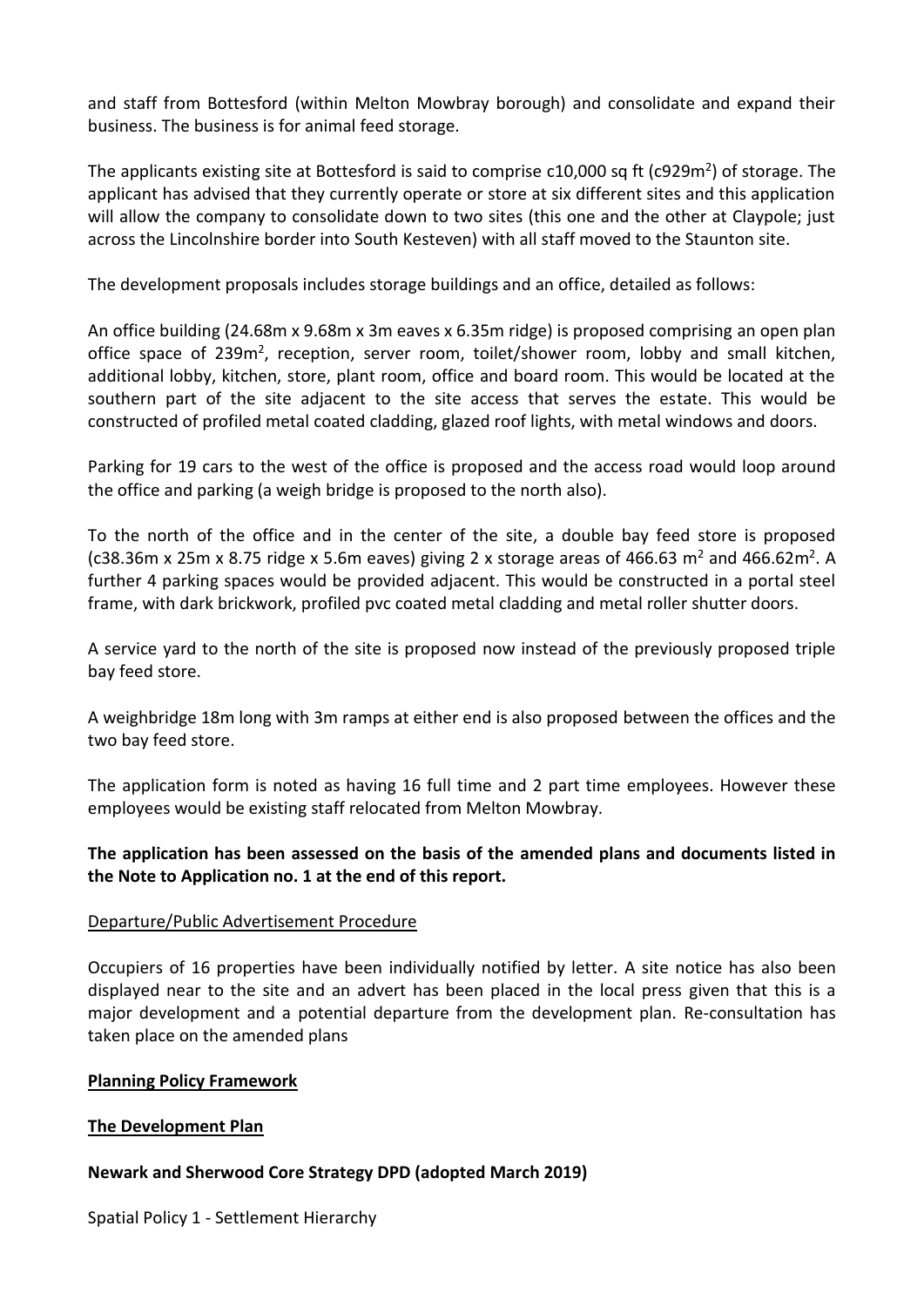Spatial Policy 2 - Spatial Distribution of Growth

- Spatial Policy 3 Rural Areas
- Spatial Policy 7 Sustainable Transport
- Core Policy 6 Shaping our Employment Profile
- Core Policy 9 -Sustainable Design
- Core Policy 10 Climate Change
- Core Policy 10A Local Drainage Designations
- Core Policy 11 Rural Accessibility
- Core Policy 12 Biodiversity and Green Infrastructure
- Core Policy 13 Landscape Character

## **Allocations & Development Management DPD**

- DM1 Development within Settlements Central to Delivering the Spatial Strategy
- DM4 Renewable and Low Carbon Energy Generation
- DM5 Design
- DM7 Biodiversity and Green Infrastructure
- DM8 Development in the Open Countryside
- DM9 Protecting and Enhancing the Historic Environment
- DM10 Pollution and Hazardous Substances
- DM12 Presumption in Favour of Sustainable Development

### **Other Material Considerations**

National Planning Policy Framework NPPG Landscape Character Assessment SPD, 2013

### Consultations

**Staunton Parish Meeting** – (on 07.05.2021 in response to amended plans) **Object** (6 objections, 4 support). The reasons for objection remain the same as our original response below. In addition some felt aggrieved that a building has been erected without planning consent adjacent (within the existing industrial estate) and this would have been a suitable area for this development. Those in support felt the proposed development, including landscaping, would improve the look of the industrial estate in this rural area.

**Previous comments** (on 08.03.2021 in response to original submission) **Object** (7 against, 3 support, 2 abstentions) due to the following reasons:

- $\triangleright$  They did not wish to see Staunton Industrial estate expand into open countryside, as designated in the local plan.
- $\triangleright$  Such expansion into a grass field would negatively impact the rural landscape and could set a precedent for further expansion into open countryside
- $\triangleright$  There was concern over increase traffic to the new offices and industrial units including heavy goods vehicles
- $\triangleright$  There was unanimous concern (including those in support) regarding light pollution. Those in support wished this to be subject to low level lighting on the new development only. (The high level bright all night lighting on the recently erected building at Farrell Transport adjoining continues to cause significant concern within the village)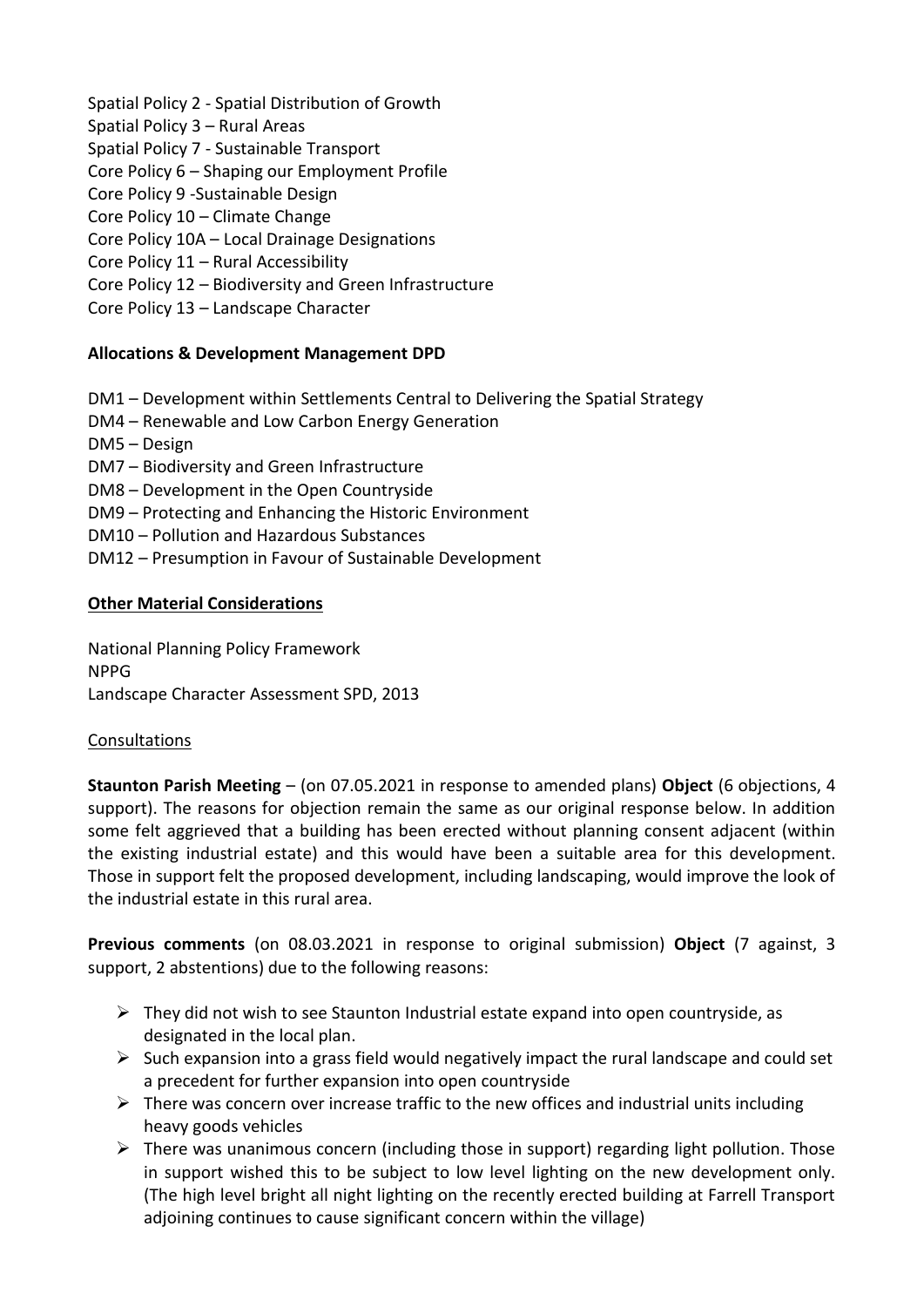$\triangleright$  There are existing foul and surface water drainage problems at Staunton Industrial estate. There are worries that this additional development could add to these problems and that the applicant should submit more detailed plans on how this issue will be addressed should the development go ahead.

**NCC Highways Authority –** (14.05.2021) **Object**; Insufficient information received for them to remove their holding objection. They comment that whilst the size of the unit has been reduced to one where a Transport Assessment isn't required, impacts are considered cumulatively. They have concerns that the parking may be insufficient given the unsustainable location and as the site is situated within an existing Environmental Weight Limit, it causes some concern as even with less traffic, the development would increase the numbers of HGVs using the roads subject to this weight limit and an acceptable routing agreement would be required with routing to the south, through the villages to the north of the A52 unlikely to be acceptable.

**NCC Lead Local Flood Authority –** 31.03.2021 – Confirmed no objection based on the drainage plans submitted which addressed their previous holding objection and they have confirmed there is no objection in respect of the amended plans on 05.05.2021.

## **Natural England –** No comments to make

**NSDC (Environment Health, Land Contamination) -** Advice Note - The proposed development is in a potentially Radon Affected Area\*. These are parts of the country where a percentage of properties are estimated to be at or above the Radon Action Level of 200 becquerals per cubic metre (Bq/m<sup>3</sup>). Given the above I advise that it would be prudent for the applicant to investigate if the proposed development will be affected by radon and incorporate any measures necessary into the construction to protect the health of the occupants. Further information is available on the council's website at:<http://www.newarksherwooddc.gov.uk/radon>

\*based on indicative mapping produced by the Public Health England and British Geological Survey Nov 2007.

## **Representations have been received from 4 local residents/interested parties in response to the original proposals (no comments received in respect of the amendments); 3 of these support and 1 objects which are summarized below:**

#### **Support:**

- It would make positive contribution to area in terms of aesthetics and by helping encourage business to the area;
- It will help with screening the existing buildings from the village as long as there is adequate landscaping;
- The style and look of the new buildings will in my opinion be an improvement to what is already there.

#### **Object**

- This further extension of an industrial site would continue to negatively impact this part of the Vale and would be detrimental to local environment;
- Amenity is already severely impacted in terms of both light and noise pollution from the existing businesses operating out of Staunton Works;
- We do not need additional Industrial or Warehousing or even office space locally. There is no shortage locally and there are much better sites where this sort of development would have no or little impact to both the local community and environment;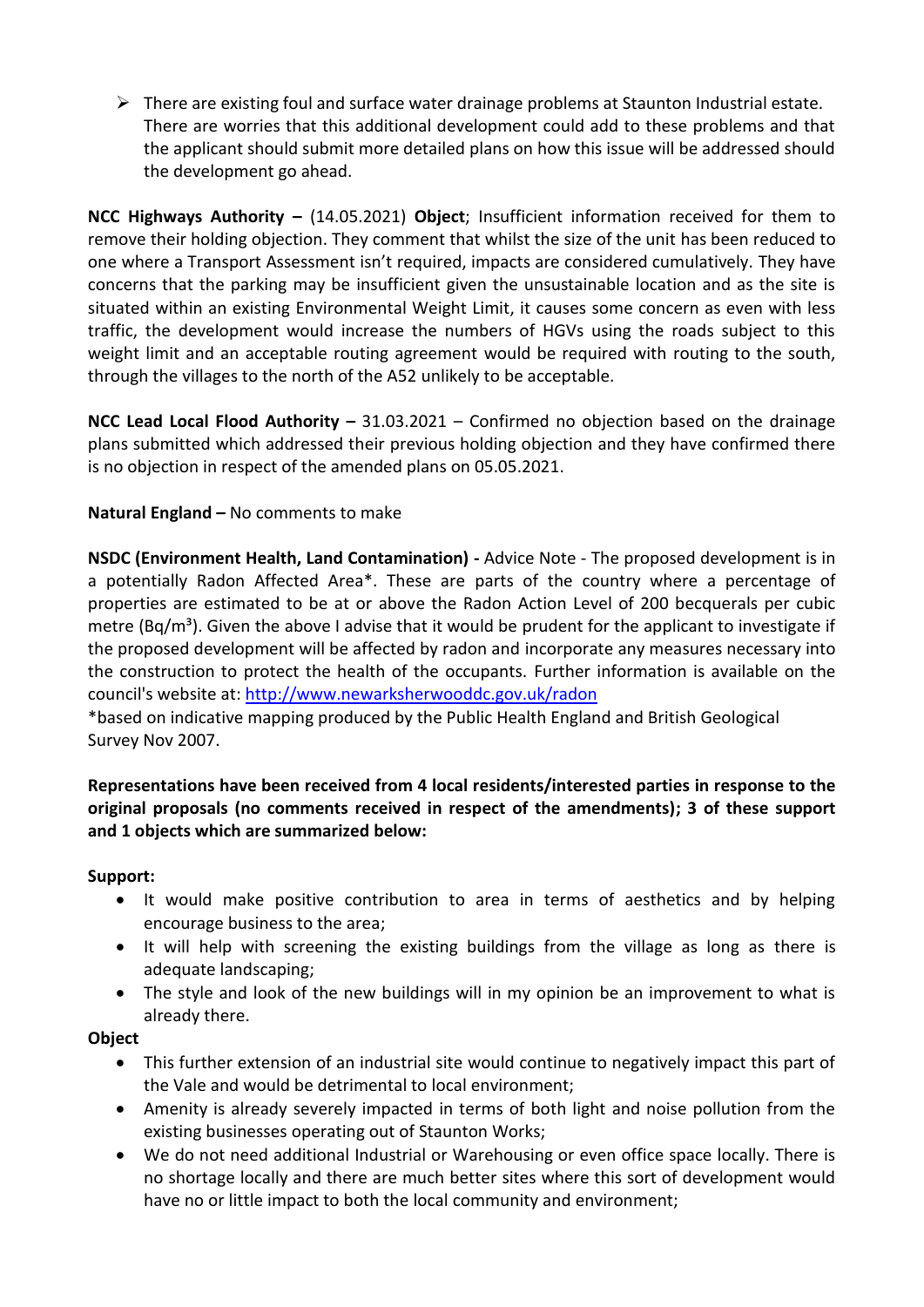- Would mean further increased traffic and heavy goods lorry use of Grange Lane which rightly has a 7.5T weight restriction upon it. Grange Lane already suffers from excessive traffic from heavy goods vehicles from both Farrells and other local businesses exempt from the existing weight restrictions and other traffic illegally using it as a short cut from A1 to A52/A46;
- There has been a noticeable increase in general traffic over the last few years along Grange Lane at speeds seemingly well in excess of the prevailing national speed limit ( 60mph) which resulted in a local petition and application (2018/19) requesting a 40mph speed restriction from the junction of Grange Lane with turning for Staunton in the Vale up to the junction with Valley Lane (for Long Bennington);
- This development would mean expansion into the open countryside and would also set a precedent for potential further expansion into open countryside adjoining the site in the future leading to a further degradation of the environment for the local community;
- There are new structure on the Staunton Industrial Estate owned by the applicant which does not seem to have had any planning permission.

#### Comments of the Business Manager

#### The Principle

Development of this scale in this location requires some justification. This proposal, if permitted, would effectively extend Staunton Industrial Estate despite there being undeveloped land within its current boundary and a more than adequate supply of available land suitable for employment uses elsewhere in the District.

The spatial strategy seeks to focus employment development in the sub-regional centre, Service Centres and Principal Villages, with a range sites having been made available in such locations. The Development Plan seeks to ensure that development in the open countryside is strictly controlled (through policies SP3 and DM8) and it is important that any permissions granted do not set a precedent that undermines the ability of the District Council to resist inappropriate development proposals elsewhere.

Policy DM8 (Development in the Open Countryside) strictly controls development in the open countryside limiting it to certain exceptions of which there are 12. Exception no. 8 'Employment Uses' is considered the most applicable to this proposal. This states:

'*Small scale employment development will only be supported where it can demonstrate the need for a particular rural location and a contribution to providing or sustaining rural employment to meet local needs in accordance with the aims of Core Policy 6. Proposals for the proportionate expansion of existing businesses will be supported where they can demonstrate an ongoing contribution to local employment.'*

I therefore assess the scheme against this exception having regard to two key factors; 1) whether the proposal can be considered to be small-scale, and 2) whether the proposal is considered a proportionate expansion of an existing business.

#### *Small Scale*

As originally submitted the scheme proposed 2,589 $m<sup>2</sup>$  of new floor space which has been reduced to 1,172m<sup>2</sup> by the omission of the triple bay feed store. Nevertheless this this amount of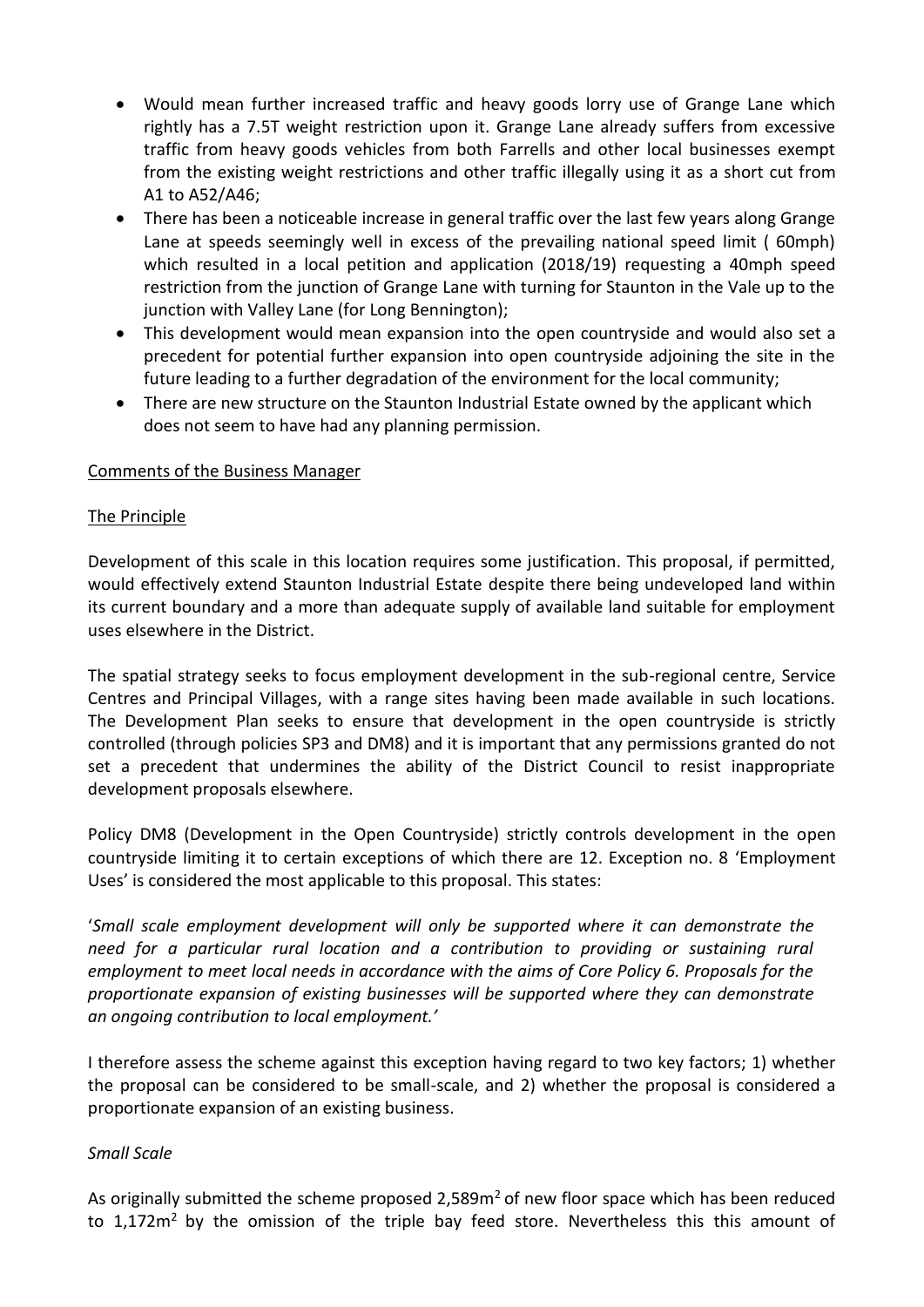development and with a land take of 1.04 hectares, I would say that this is not a small-scale development. Major developments in planning terms are defined by government as those having a floor area of 1,000  $m^2$  or above, or those exceeding 1 hectare in land area. This scheme exceeds both and constitutes a major development. Policy DM8 is silent on large-scale employment developments simply because it is expected that these would be located on sites allocated for employment type uses; only development demonstrated as necessary is permitted in the open countryside in line with the sequential approach to site selection.

#### *Is it an Expansion and is it Proportionate?*

Core Policy 6, underpinning Policy DM8, requires that development sustaining and providing rural employment should meet local needs and be small scale in nature to ensure acceptable scale and impact. Policy DM8 refers to proportionate expansion, so a judgement needs to be reached as to whether the scale of this proposal is acceptable and proportionate. There is no definition in policy DM8 as to what is meant by a 'proportionate' expansion of an existing business. While proportionality should be considered in relation to the existing Midland Feeds Ltd. site, it is reasonable to view this in the wider context of the whole Industrial Estate.



As can be seen from the plan extract, the application site does not sit immediately adjacent to the existing business which is seeking to expand and there is a separate business on the intervening land between the sites. Whether we can consider this proposal as an expansion of the existing business at all (rather than a separate business operating independently) is a matter that needs to be carefully considered.

Midland Feeds Ltd is a company that produces animal feeds by blending and processing grains and cereals for cattle and sheep. It stores these on-site and delivers nationwide. While a rural setting seems appropriate for such a business, it is still important to be satisfied that this is the correct location for it and that the location is sufficiently justified compared with other locations which would be more consistent with the spatial strategy. The site is neither within the established Staunton Industrial Estate (in the sense that it is undeveloped land) nor adjacent to the existing Midland Feeds site and the impacts of the proposed development would be akin to a new business venture being established in the open countryside. As such I take the view that it is appropriate to undertake a sequential approach to site selection. The necessity of this location, and the unsuitability of alternative available land elsewhere will need to be understood (including but not necessarily limited to allocated employment sites).

In this regard the applicant has been asked why the business needs a rural location and how the existing unit and proposed site at Staunton interrelate together as it appears that both elements of the business could operate independently as they do currently on different sites. They have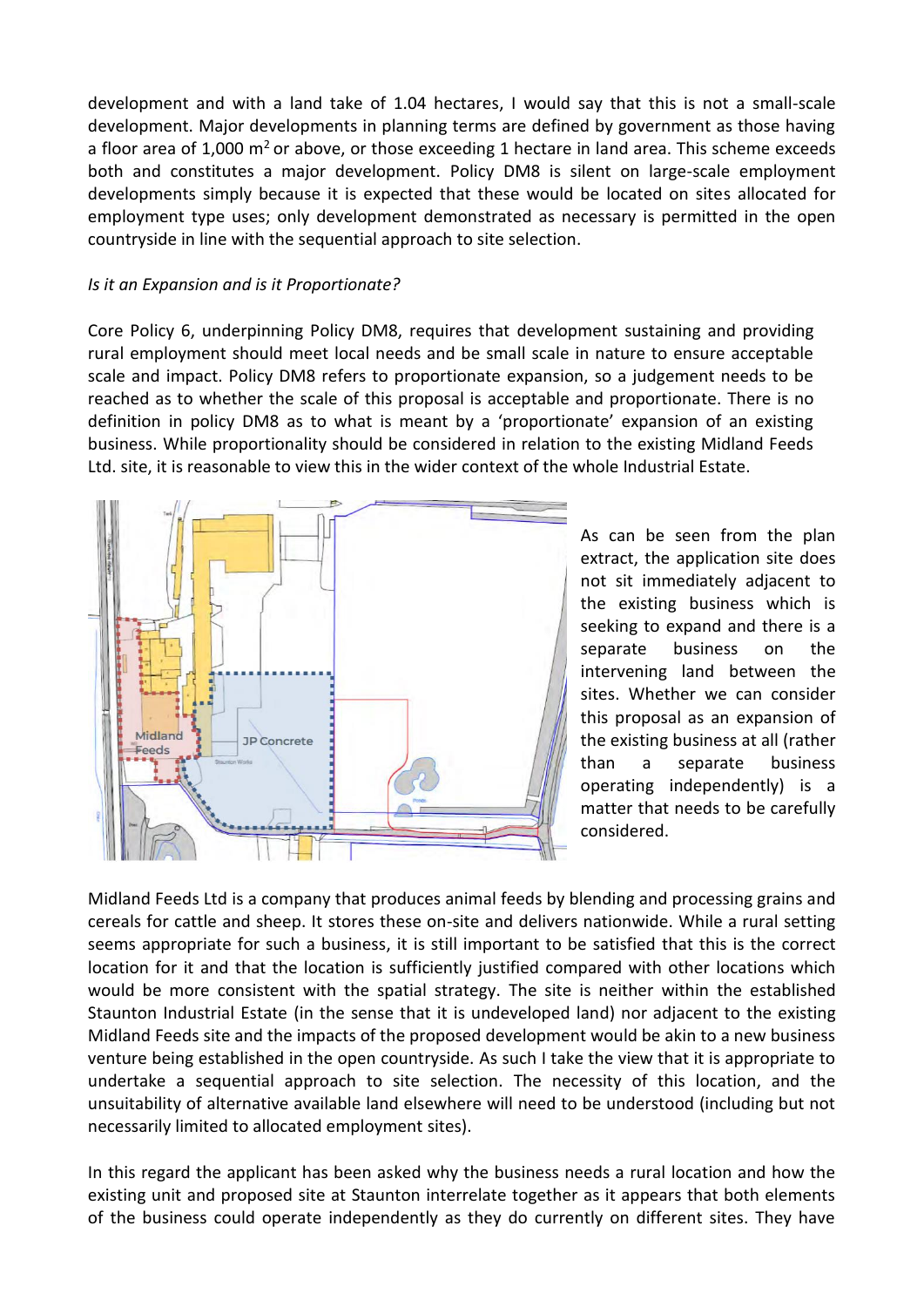#### responded as follows:

"*A rural location is essential for the business for a number of reasons. We have customers coming in to collect (feed) in a variety of transportation, ranging from small trailers to large tractors and trailers, as well as HGV lorries. We currently carry out all processing at the Claypole site (which is essentially an old farm, situated outside of Claypole village). To ensure the short, medium and long term viability of the business, expansion at Staunton is critical in order to store finished material and raw materials for blending. There is currently no plan to process at the new site, in order to keep it as "clean" as possible. However, there is a small amount of dust produced when for example we load a lorry (our feed is 90% dry) therefore being positioned on a 'urban' commercial site in a location with other operators where you have people coming for meetings (offices), dropping cars off for repair (i.e. you have a human interface within a reception area, etc) is simply unworkable."*

Whilst it is understood that the variety of vehicles being able to collect the feed might be better suited to a rural location, it should be remembered that the office element of the scheme is exactly the type of urban commercial site that the applicant says would be unworkable. I am not convinced that a rural location is necessary and consider that the applicant has not fully demonstrated a compelling need to be sited here as opposed to on the ample employment land we have allocated within the Development Plan; for example the Newark Industrial Estate which is close to the applicant's other site in Claypole and with arguably better transport links.

In terms of whether the 'expansion' is proportionate, on a simple mathematical comparison, the existing business occupies a land area of approximately 0.672ha whilst the proposed site relates to 1.04ha which represents a 154.7% increase in land take which I do not consider to be proportionate to the existing business.

The applicant has been asked why existing industrial units at Staunton Industrial Estate cannot be acquired for the expansion of the feed stores and office. They have commented that currently all units and space is occupied by other businesses and that in any case none of the other units are suitable for HGV access, nor lend themselves to being suitable to the feed business as they are mainly workshops with small offices. The applicant has also been asked what benefits this relocation would bring to the business already operating. They have said:

*"The biggest benefit and the main reason for relocating is that the business has continually grown over the last 5 years and we are now at a situation where we need more room/space. Proportionate growth at Staunton will make the business a more efficient operation with a less dispersed array of sites to minimise unnecessary car journeys. There will be less vehicle movements internally by relocating from Bottesford. We want to invest in Newark and Sherwood and help in bringing prosperity and jobs to the District."*

The applicant also indicates that the other auxiliary stores around the country that they use would no longer be needed by the business which would reduce the amount of vehicle movements between these sites and this one.

Whilst this is all noted, the same statement could be true for alternative land available at Newark Industrial Estate which is where we would expect to see such growth which also has good (I would suggest better) site access from major transport links to the applicant's other site at Claypole given it is just off the A1.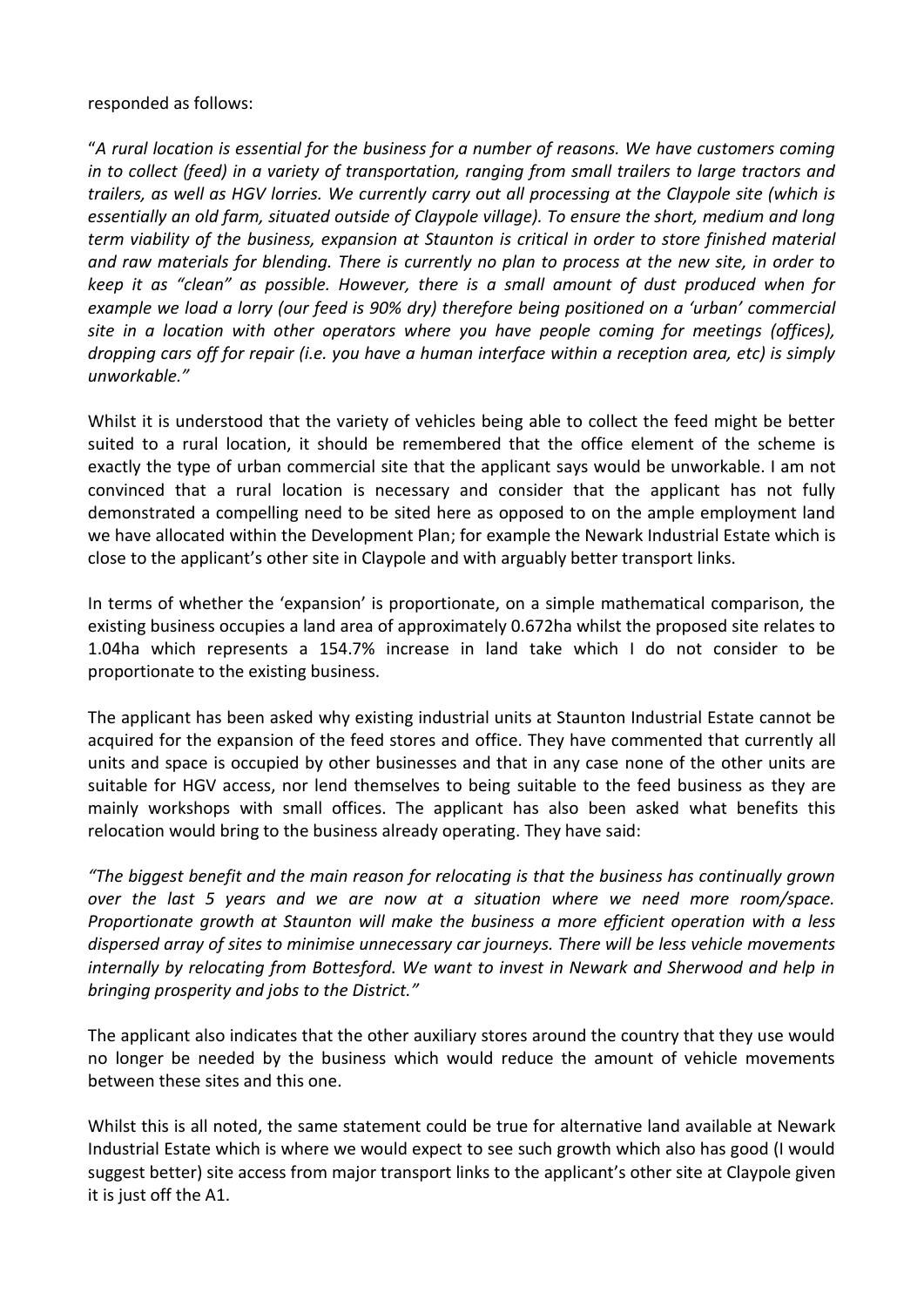Policy DM8 requires schemes to demonstrate a contribution to providing or sustaining rural employment to meet local needs. The application form notes the proposal would have 16 full time and 2 part time employees. However the Planning Statement submitted in support of this application makes clear in paragraph 2.4 that the staff would be existing employees currently based in other locations. As currently set out there would be modest, if any, benefits in terms of local employment although of course in the future it is possible that local residents could find work here and the scheme would at least 'sustain' employment (though notably a move to Newark Industrial Estate would equally).

Of course there would be benefits to the district from the inward investment and the overall aim of Core Policy 6 is to strengthen and broaden the economy of the District so in that regard the proposal would align with the Development Plan.

In terms of general sustainability the site is not well served by public transport. The business is clearly dependent on the use of motor vehicles, including lorries, by both staff and customers. 23 car parking spaces are proposed and it is inevitable that there will be some impact on the local road network. Paragraph 84 of NPPF states that 'planning policies and decisions should recognise that sites to meet local business and community needs in rural areas may have to be found adjacent to or beyond existing settlements, and in locations that are not well served by public transport'. In these circumstances it will be important to ensure that development is sensitive to its surroundings, does not have an unacceptable impact on local roads and exploits any opportunities to make a location more sustainable (for example by improving the scope for access on foot, by cycling or by public transport). The use of previously developed land, and sites that are physically well-related to existing settlements, should be encouraged where suitable opportunities exist'.

The applicant has indicated that, if permission were granted, they would be willing to accept a condition restricting the use of the site to Midland Feeds Ltd, so the suitability of the site for other potential future users may be less of an issue than would otherwise be the case. Even so, it could be difficult to resist alternative future uses of comparable scale if the impacts were considered similar, as the principle of this type of development in this location would have been established. Equally, a further application to expand the business by building on the service yard I suspect would also be difficult to resist if this were to be approved.

The proposal is for brand new buildings in the field beyond the existing business in the open countryside. This is encroachment into good quality agricultural land. This is of relevance in that the final paragraph of Policy DM8 requires that where the loss of the most versatile areas of agricultural land is proposed, that a sequential approach to site selection is taken and implies that environmental or community benefits must outweigh this harm. The NPPF sets out at paragraph 170 that planning decisions should contribute to the natural and local environment by ' (a) protecting and enhancing valued landscapes, sites of biodiversity or geological value and soils (in a manner commensurate with their statutory status or identified quality in the development plan); and (b) recognising the intrinsic character and beauty of the countryside, and the wider benefits from natural capital and ecosystem services – *including the economic and other benefits of the best and most versatile agricultural land, and of trees and woodland..*' emphasis added.

Clearly agricultural land is an important natural resource and how it is used is vital to sustainable development. The Agricultural Land Classification system classifies land into 5 grades, with Grade 3 subdivided into sub-grades 3a and 3b. The best and most versatile land is defined as Grades 1, 2 and 3a (as defined by the NPPF) and is the land which is most flexible, productive and efficient in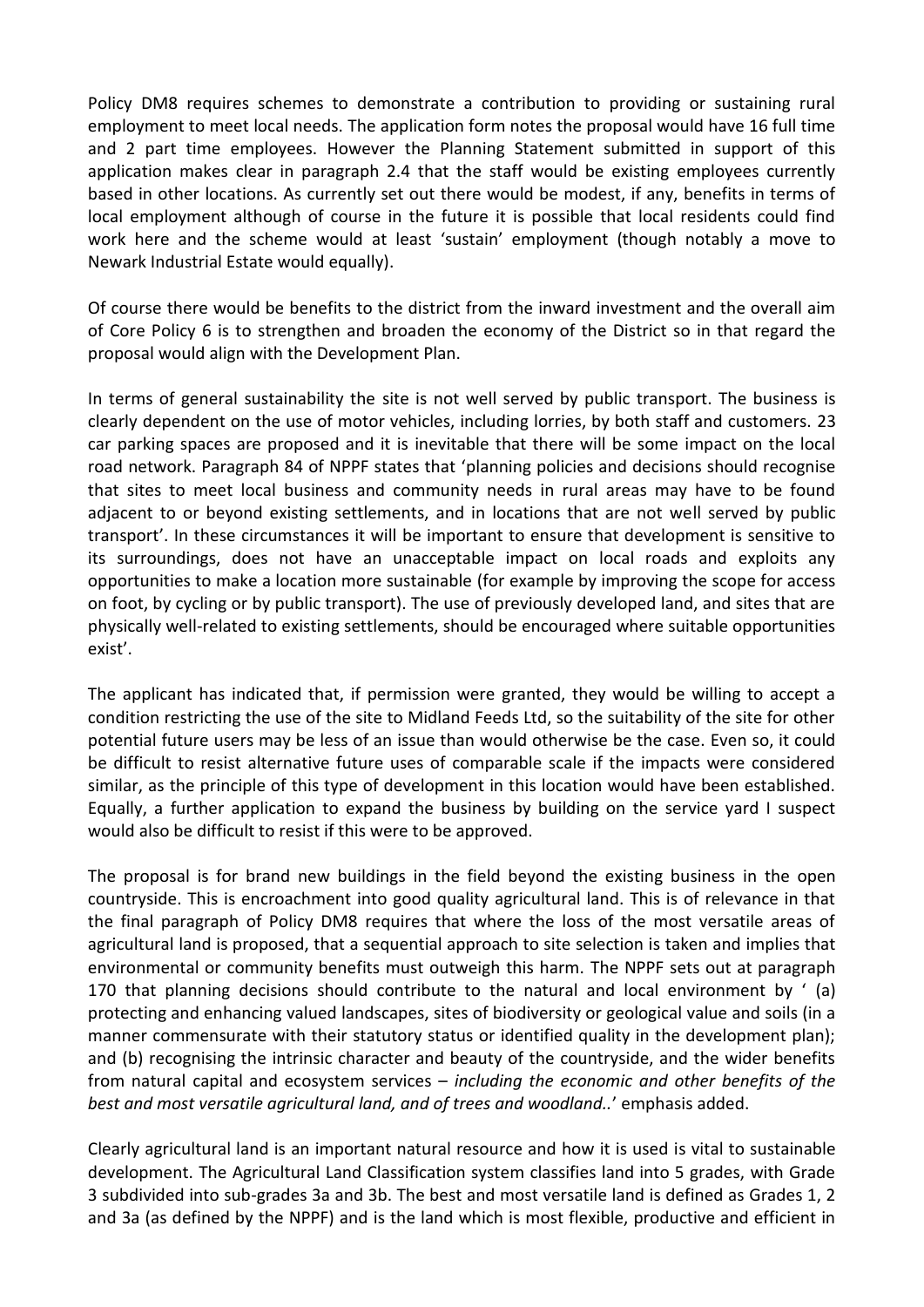response to inputs and which can best deliver food and non-food crops for future generations. This is a method of assessing the quality of farmland to assist decision makers.

Estimates in 2012 suggest that Grades 1 and 2 together form about 21% of all farmland in England; Subgrade 3a also covers about 21%. The vast majority of land within the Newark and Sherwood District is Grade 3. There is no Grade 5 land and very limited amounts of Grade 4 land which is located north of Girton and Besthorpe and near North Clifton. Of the Grade 3 land, there is no database to distinguish between whether a site is formed by Grades 3a or 3b land.

The applicant is not able to confirm whether the land is either 3a or 3b graded land. No soil analysis has been undertaken to understand the versatility of the soil albeit the agent notes that the land was restored by British Gypsum prior to their ownership.

Without the soil analysis to confirm either way, I have taken a precautionary approach and assumed the field in which the new building is proposed should be considered as 3a quality land. The existing site comprises an area of c0.672ha however an additional 1.04ha of land, representing an increase in site area of 154.7% increase in curtilage. The loss of an additional 1.04ha of Grade 3 agricultural land is a negative factor in the overall planning balance. However without knowing what proportion of other land within the district is 3a and 3b it is difficult to quantify its true impact and in reality it is questionable as to whether the land could or would be actively farmed commercially given it is within the confines of an established industrial estate.

#### Landscape and Visual Impacts

Core Policy 9 of the N&SDC Core Strategy requires that all new development should achieve a high level of sustainable design and layout which is accessible to all and which is of an appropriate form and scale to its context complimenting the existing building and landscape environments. Criterion 4 of Policy DM5 of the Development Management and Allocations DPD considers local distinctiveness and character and requires that in line with Core Policy 13 of the Core Strategy, all development proposals should be considered against the assessments contained within the Landscape Character Appraisal (LCA).

A LCA has been prepared to inform the policy approach identified within Core Policy 13 of the Core Strategy. The LCA has recognised a series of Policy Zones across the five Landscape Character types represented across the District. The site falls within Policy Zone 10 (Alverton Village Farmlands) within the South Nottinghamshire Farmlands Regional Character Area. Here landform is predominantly flat with the landscape being in a mix of arable and pastoral farmland. The landscape condition is described as very good with its sensitivity described as moderate giving a policy action of 'conserve'. In terms of built features this means conserve what remains of the rural landscape by concentrating new development around existing settlements of Alverton, Kilvington and Staunton in the Vale.

The proposed grain store building is large in scale at 8.74m to ridge and with a large footprint of over 900m<sup>2</sup> with the office building being smaller in scale at 6.35m to ridge height and having a footprint of 238.90 m<sup>2</sup> (2571.49sq ft). These substantial buildings would be seen with industrial buildings as a backdrop albeit further forward towards the roadside on currently undeveloped rural land.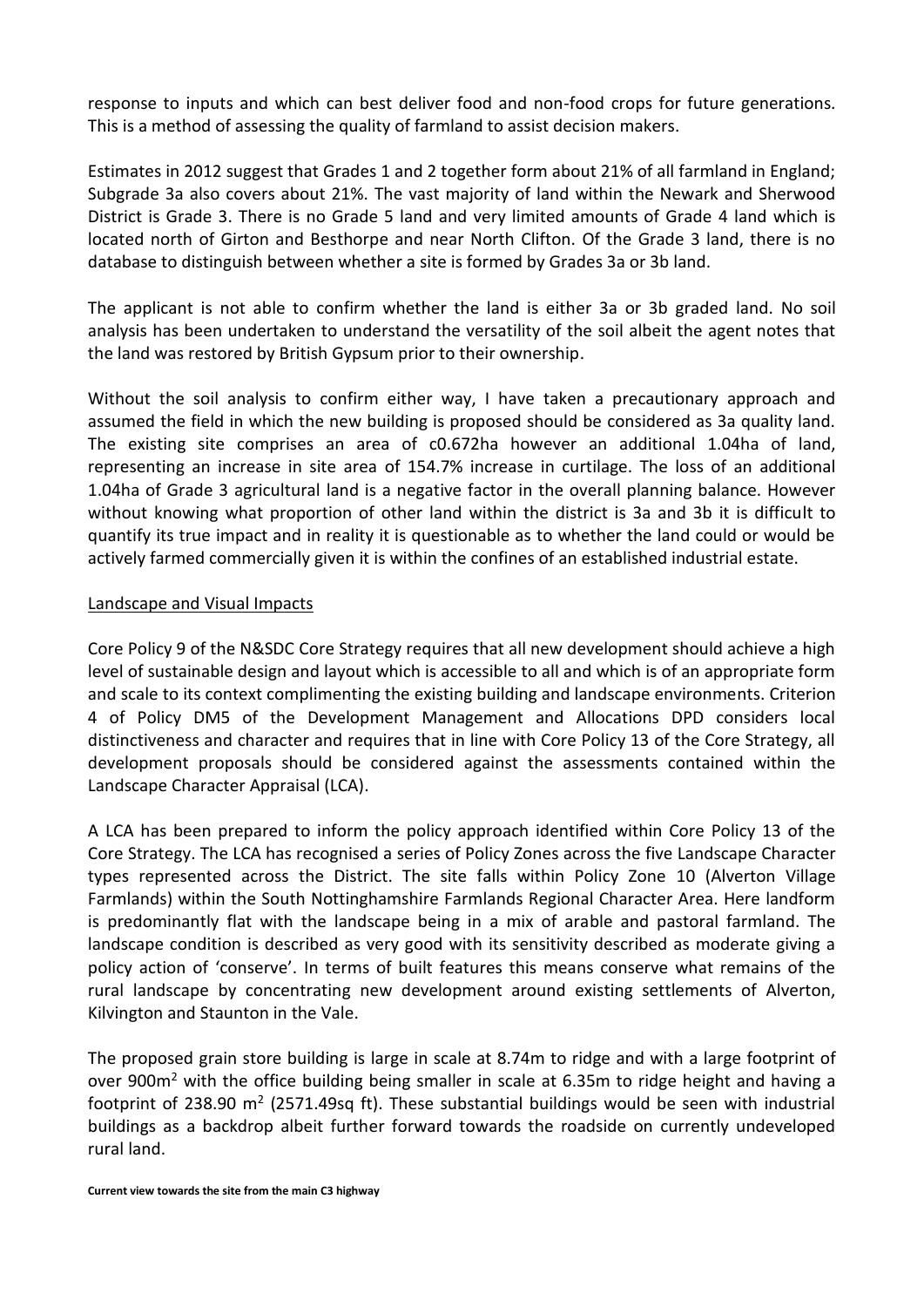

The proposal goes against the landscape actions and objectives (conserve) set out in the SPD and CP13 in that it does not limit development to around the settlements. It could be argued that this doesn't limit development to around the industrial unit. As existing the industrial estate is reasonably compacted in a linear arrangement to the west. This scheme would be notably separate being in the adjacent field over from the built development and would represent

encroachment into the countryside, which may set a precedent for the remainder of this field to be developed. I do acknowledge that the site is reasonably well screened from the road and the applicant has stated they could propose further landscaping to increase screening and improve biodiversity in the local area if required. This would go some way to mitigate the proposals but cannot completely mitigate the impacts from encroachment and in summary I conclude there would be a level of harm from encroachment in the landscape and it would be contrary to CP13, CP9 and DM5.

#### Highway Impacts

Together Spatial Policy 7 and Policy DM5 seek to ensure that new development minimises the need for travel, provide safe and convenient accesses for all, be appropriate for the network in terms of volume and nature of traffic generated, ensure the safety of highway users, provide appropriate and effective parking and service provision and ensure schemes do not create or exacerbate existing problems.

The site has access onto the C3 road which links Newark to the north with the A52 at Elton-on-the-Hill to the south. The proposal would utilise the existing access arrangements on site.

A Transport Statement (TS) was submitted with the original application which included an additional grain store. NCC raised a number of concerns and sought some clarification in terms of what is actually being applied for and whether there would be a retail element as the submission indicates customers visit the site. They raised concerns that the scheme was not considered sustainable as it would encourage the use of private motor vehicles. The raised concerns that the TS deducted the vehicles movements to the existing Bottesford site but they don't accept this as the existing site at Bottesford could continue to operate, either with the existing or a new occupier. Significant concerns were also raised with the data with the trip rates used and that the parking provision showed a shortfall of 40% and showed no customer parking.

In an attempt to address the concerns officers raised amended plans have been received removing the triple grain store which takes the scheme to a development below which a Transport Statement needs to be provided. As the impacts are considered cumulatively, NCC concerns haven't been fully addressed. It remains a concern that given the unsustainable site location, a need for further parking provision is required in order to avoid potential parking on the access road which would inhibit HGV's from being able to safely enter and exit the site.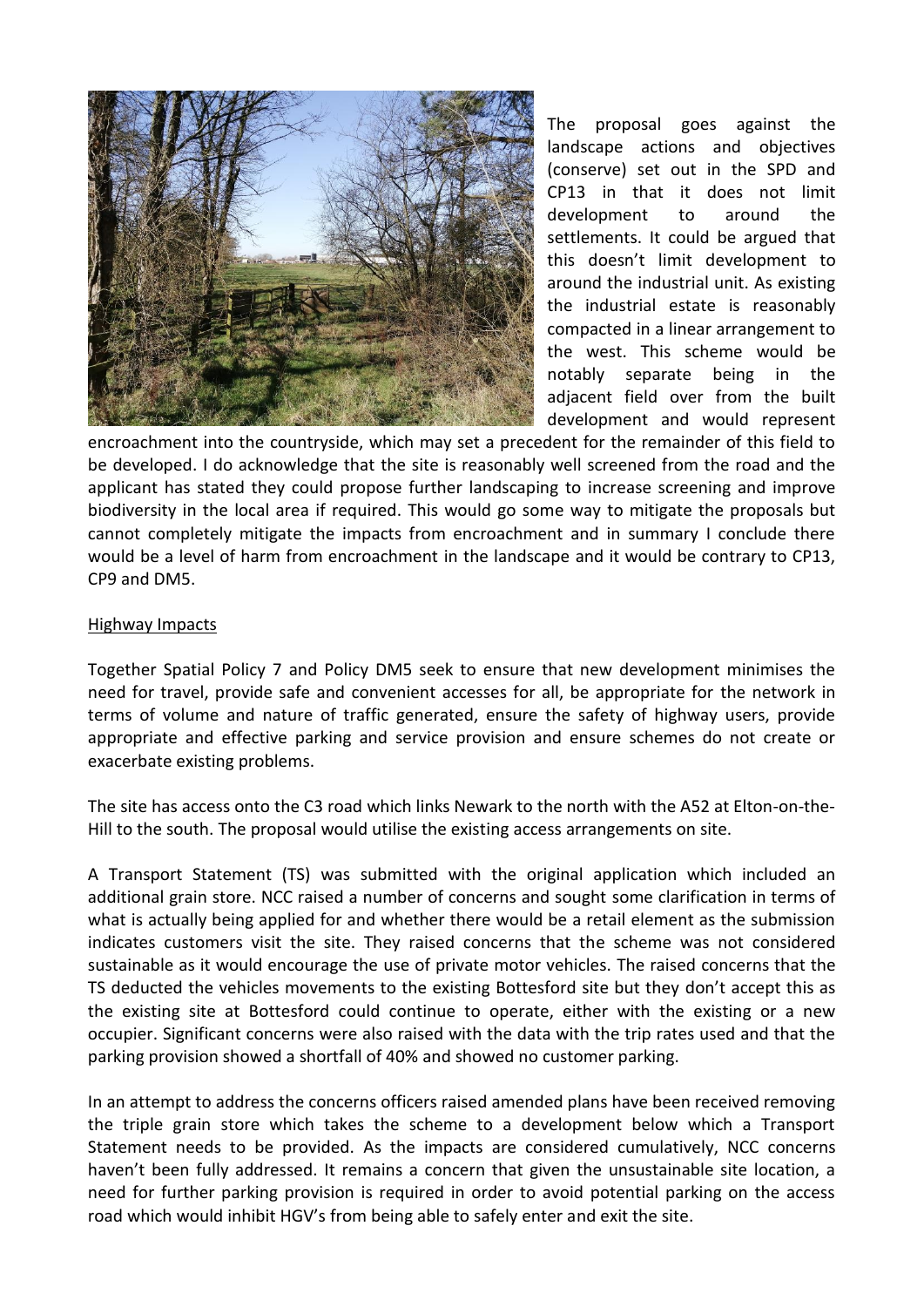The industrial use would require 17 parking spaces under current highway guidelines and the office layout shows workstations for 13 staff such that 30 spaces would be required for these two elements and there is no provision for customers (given the office shows a payment lobby) it is assumed there will be a need for customers to visit the site to collect their goods). Only 23 parking spaces are shown which is considered inadequate risking parking on the access road which may be obstructive to the highway. In addition there is an existing Environmental Weight Limit which causes some concern as even with less traffic, the development would increase the numbers of HGVs using the roads subject to this weight limit. NCC have stated they would require an acceptable routing agreement to be submitted and that it is unlikely that routing to the south, or through the villages to the north of the A52 would be acceptable. For these reasons the scheme is considered to be contrary to the development plan.

### Residential Amenity

The nearest residential neighbours are some distance from the site, almost 700m away from the site. As such I have no concerns that the scheme would give rise to impacts such as overlooking, overlooking, loss of light etc. Concern has been expressed regarding general disturbance from noise and light pollution which it is said are already occurring from uses already operating closer to the objector in question. The concerns regarding light pollution from the Parish Meeting regarding light pollution are also noted. However I consider that in the event of an approval, low level lighting could be secured by condition. I do not expect that noise from the proposal would be an issue here given the distances involved and as such it would comply with Policy CP9 and DM5 in this regard.

### Drainage and Flood risk

Core Policy 9 requires developments to be pro-actively manage surface water and Policy DM5 builds upon this requiring developments to include, where possible, appropriate surface water treatments in highway designs and Sustainable Drainage Systems.

The site lies within Flood Zone 1 (at lowest risk of flooding) according to the EA Flood Maps albeit is in an area identified as being prone to surface water flooding.

The application has been accompanied by Flood Risk Assessment and Drainage Strategy to show how both surface water would be managed. This has been revised to address concerns raised by the Lead Local Flood Authority. In order to ensure flood risk is minimised the strategy makes a number of recommendations which could be secured by condition in the event of an approval. The LLFA as technical experts have now confirmed they have no objection to the scheme and therefore the scheme complies with the relevant policies in terms of drainage and flood risk.

#### Ecological Impacts

CP12 and DM7 seek to protect, promote and enhance the environment through site development proposals and requires developments affecting sites of regional or local importance, sites supporting priority habitats, priority species, or where they contribute to the ecological network, to be supported by an up to date ecological survey.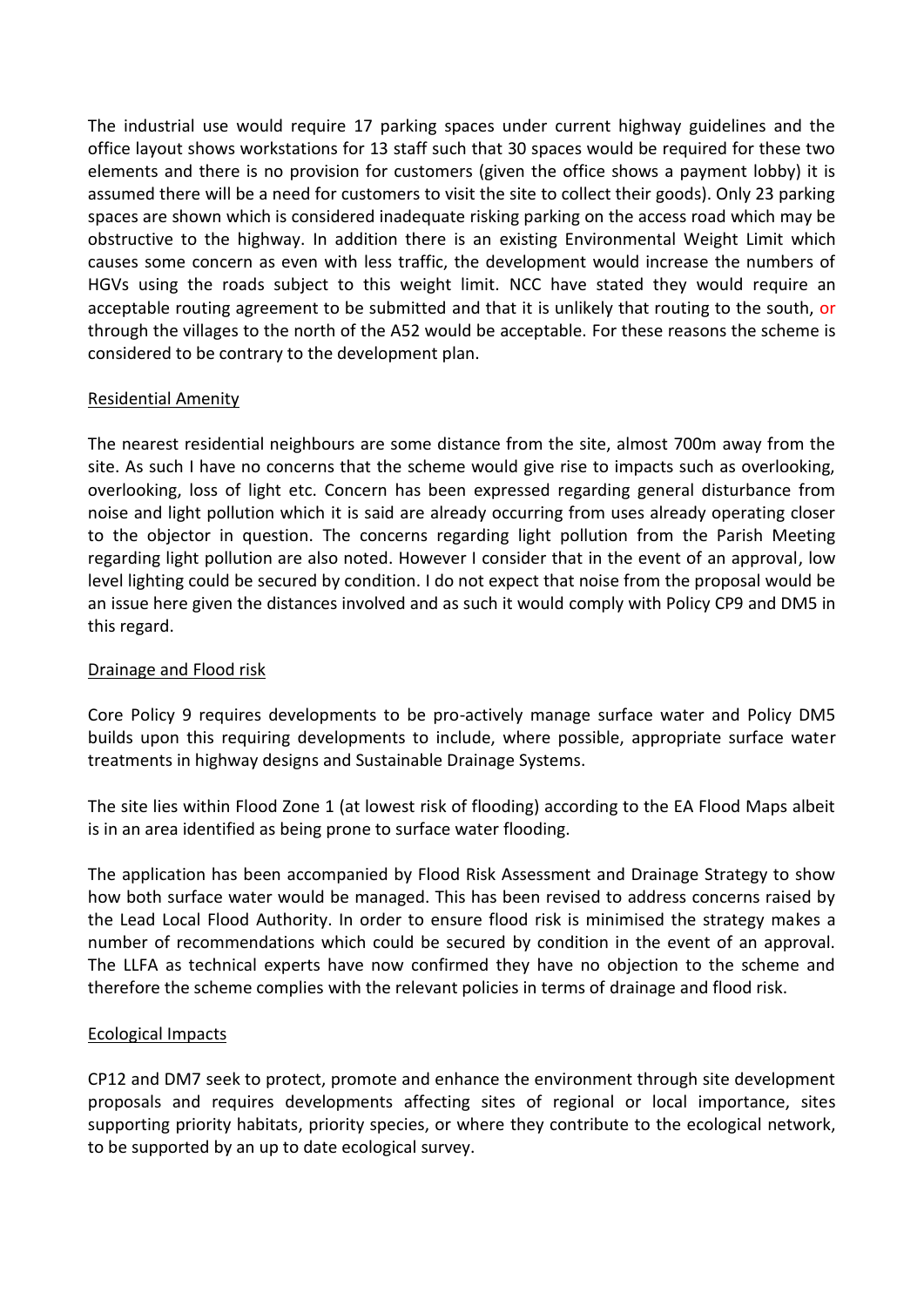An ecological appraisal has been undertaken and submitted in support of the application. The scope of this appraisal relates to the application site and the wider agricultural field within which it lies.

This concludes that given the lack of direct access from the site to the nearest local wildlife sites (of which there are 3) there would be no negative impacts. Given the land is under intensive agricultural management there is low ecological value. No evidence on site was found of protected species, such as badgers, water voles, great crested newts. Plants were found on site that are food for some species of Section 41 butterfly which would be lost to the development. However the ecologist considers that this would not be a significant impact.

The appraisal recommends the following in order to provide a new high-quality foraging opportunities for locally present bat and bird species, enhancing the overall ecological value of the site.

- $\triangleright$  New planting should incorporate native tree and shrub planting, including flower, fruit and nut bearing species.
- $\triangleright$  Any grassland areas should consider native seed mixes that maximise their benefit to biodiversity. Amenity areas could for example be seeded with a flowering lawn mix and managed appropriately achieving a tidy appearance whilst enhancing nectar sources for invertebrates. Overseeding with a species-rich native meadow mix should be considered for areas of retained grassland habitat.
- $\triangleright$  Inclusion of ecological enhancement features within the development such as bat, bird and invertebrate boxes on retained trees.
- $\triangleright$  A suitable lighting scheme implemented to reduce lighting to the minimum required for safety and security.

Having assessed the scheme against the Natural England Standing Advice and against the Development Plan, it appears to me that the scope and findings of the appraisal is fair, appropriate and in accordance with the development plan. The recommendations outlined above also appear appropriate and could be secured by planning condition.

### Planning Balance and Conclusion

Having assessed the scheme carefully, I am not convinced that the proposal is an expansion of the business in the truest sense in that the business is not immediately attached to the existing unit occupied by the applicant and it appears to me that the two planning units would be capable of being operated independently. The sequential approach to site selection is therefore relevant and again I am not persuaded that the site needs a rural location. Additionally given the size and scale of the development, at 154.7% increase in site area, it is hard to see this as being a proportionate expansion in any event.

On the other hand, the proposal would bring about inward investment to the District, bringing with it short term benefits to the construction industry and the local economy. It would sustain existing employees of the business through their relocation, though not in the first instance offer any new employment opportunities at the site once operational. By the applicant's own admission it appears that that main benefit to them is that they simply need more space to make it a more efficient operation but one where I am not convinced needs to be in a rural location. It is likely to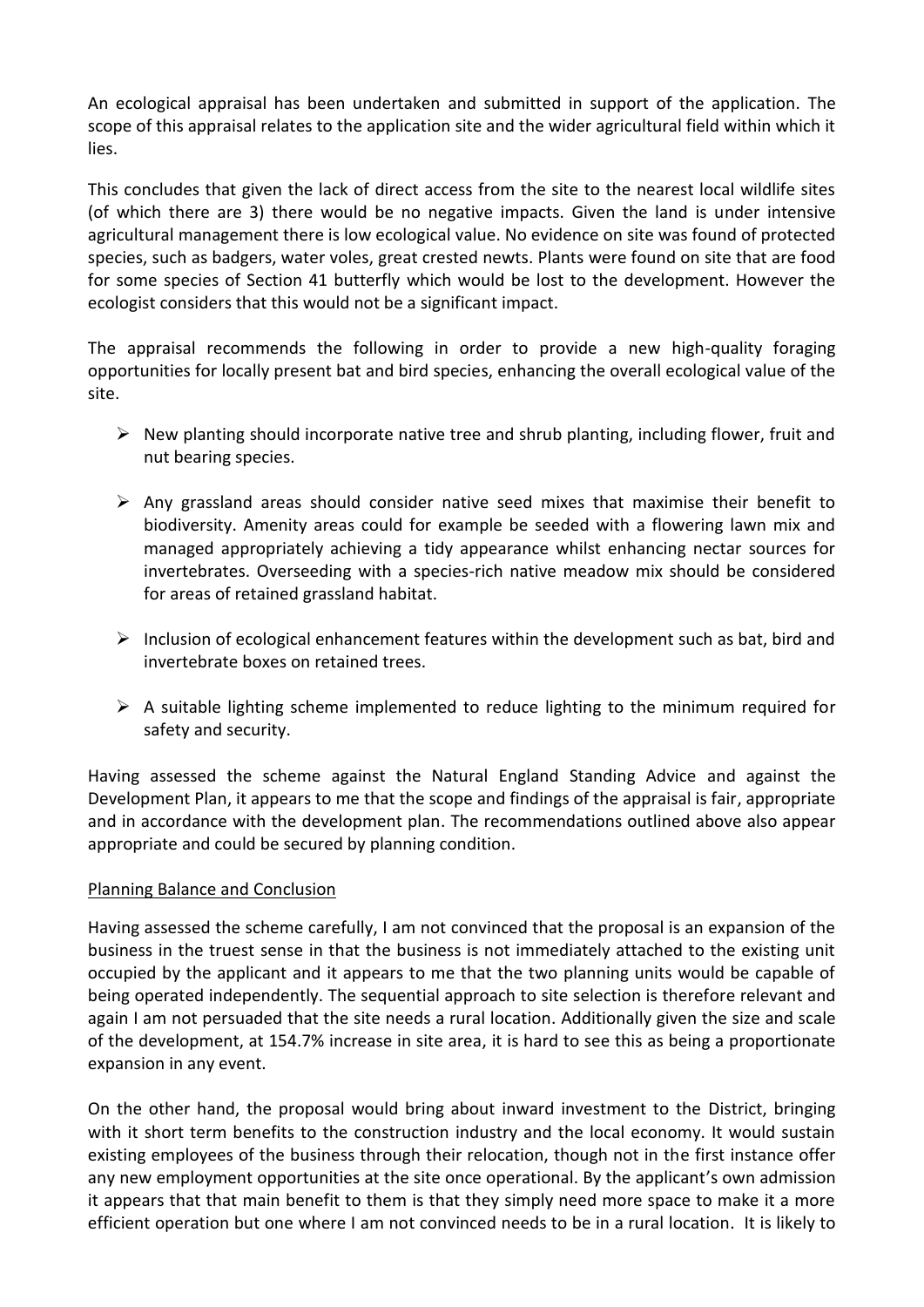be better fulfilled within a more sustainable settlement with better transport links. Whilst the loss of grade 3 agricultural land could be a negative through a loss of a resource, its true impact is difficult to quantify given it is not known if this is 3a or 3b land and nor is it clear whether the land is likely to be in active agricultural use given its location adjacent to an industrial estate. It remains that the encroachment into the countryside, occupying what appears to be good quality agricultural land, has been demonstrated as necessary nor would it safeguard the best and most versatile land as required by policy.

There would also be some landscape harm arising from the encroachment into the open field adjacent to the industrial estate which could set a precedent for similar forms of development which the LPA could find difficult to resist.

Furthermore there are highway concerns with this scheme regarding the sustainability of the site generally with some of the specific concerns not having been fully addressed. As submitted the scheme does not provide for sufficient onsite parking for the end use, which could result in displacement parking and risks highway safety through HGV's being unable to safely enter/exit the site. The routing of traffic is also of concern including how this is controlled given the weight restrictions on the surrounding roads and that the data provided with thin Transport Statement is not robust. These outstanding concerns are a strong negative which tips the balance even further towards refusal.

However notwithstanding the neutral and positive impacts, I have concluded that the proposal is contrary to the Development Plan and when balancing the impacts and considering other material considerations I find that the harm firmly outweighs the benefits and therefore I must recommend refusal.

#### Recommendation

### **That planning permission is refused for the following reasons**

#### Reason for Refusal

#### 01

In the opinion of the Local Planning Authority the proposal does not represent a proportionate expansion of an existing business and the need for a rural location has not been demonstrated. The proposal therefore represents unjustified and unsustainable development in the open countryside and it has not been demonstrated that this would not sacrifice the best and most versatile agricultural land in the district. The proposal is therefore contrary to Spatial Policy 3 (Rural Areas) of the adopted Amended Core Strategy (adopted March 2019) and Policy DM8 (Development in the Open Countryside) of the adopted Allocations and Development Management DPD, which together form the up to date Development Plan for the district alongside the NPPF a material planning consideration.

### $02$

In the opinion of the Local Planning Authority the development would be contrary to the landscape actions and objectives (conserve) set out in the Landscape Character SPD and Core Policy 13 (Landscape Character) of the Amended Core Strategy (ACS). The proposal which is of a significant scale, does not limit development to around the settlements and the existing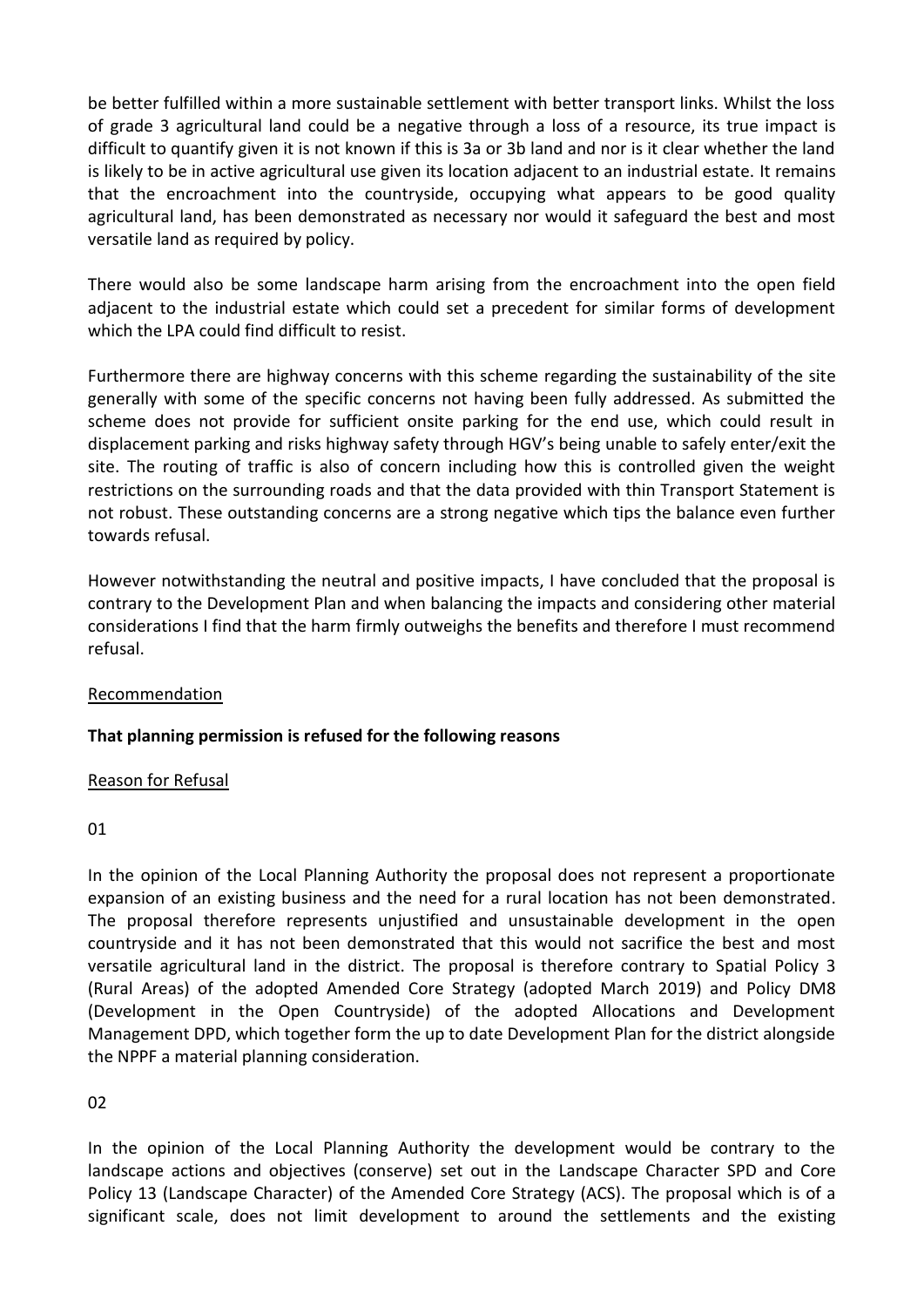established industrial estate is reasonably compacted in a linear arrangement whereas this development would be notably separate being in the adjacent field, representing encroachment into the countryside. This encroachment would represent a material consideration for the remainder of this field to be developed the cumulative impacts of which would be significantly harmful and unsustainable. The development is therefore considered to be contrary to CP13 and Core Policy 9 (Sustainable Design) of the ACS, Policy DM5 of the A&DM(DPD) as well as the SPD on Landscape Character, a material planning consideration. The harm from the encroachment cannot be fully mitigated and there are no positive impacts that would outweigh the harm identified.

## 03

In the opinion of the Local Planning Authority the proposal represents an unsustainable form of development that risks highway safety through its insufficient levels of parking to meet the needs of the development proposed as displacement parking on the access road would inhibit HGV's from being able to enter and exit the site safely. There are also concerns that the data provided within the Transport Assessment is not robust providing an unreliable basis for proper assessment of the impacts and that given the existing Environmental Weight Limit on roads in the vicinity of the site that would increase the number of HGV's using the road and an acceptable routing plan has not been provided to avoid villages. For these reasons the scheme is considered to be contrary to Spatial Policy 7 (Sustainable Transport) of the adopted ACS and Policy DM5 (Design) of the A&DM(DPD) in that it fails to ensure that new development minimises the need for travel, provides a safe and convenient access, be appropriate for the network in terms of volume and nature of traffic generated, ensure the safety of highway users, provide appropriate and effective parking and service provision and ensure schemes do not create or exacerbate existing problems.

### Notes to Applicant

# 01

The application was refused on the basis of the following plans and documents:

- Topographical survey, drawing no. 20-202-01 & 20-202-02
- General arrangement, feed store 2 plans, elevations, sections, drawing no. 8952-CPMG-oo-ZZ-DR-A-2011 P02
- General Arrangement, office plans, elevations, sections, drawing no. 8952-CPMG-oo-ZZ-DR-A-2012 P01
- General Arrangement external works, location plan, 8952-CPMG-oo-ZZ-DR-A-7001 P03
- General Arrangement external works, proposed site plan, 8952-CPMG-oo-ZZ-DR-A-7010 P02
- Design and Access Statement P4
- Planning Statement
- Ecological Appraisal, FPCR, December 2020
- Flood Risk Assessment and Drainage Strategy Rev P03, BSP Consulting, 12 March 2021
- BSP Consulting written response to NCC LLFA objection
- Transport Statement, BSP Consulting, January 2021
- General arrangement drawings Plans and Elevations (weighbridge) drawing no. CPMG-00- ZZ-DR-A-2013 Rev P1

02

The application is clearly contrary to the Development Plan and other material planning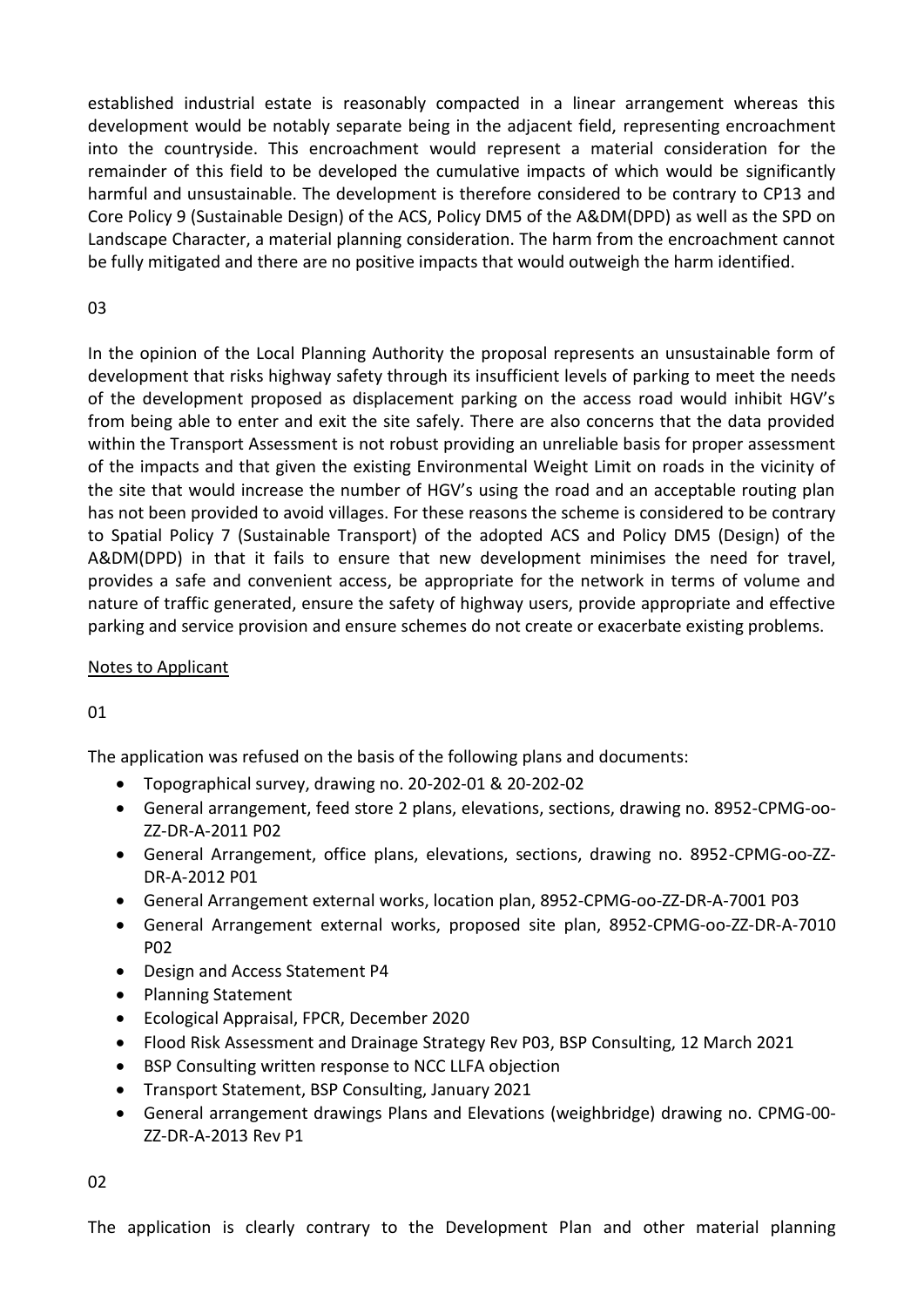considerations, as detailed in the above reason(s) for refusal. However the District Planning Authority has worked positively and proactively by giving the applicant the opportunity of addressing the concerns.

03

You are advised that as of 1st December 2011, the Newark and Sherwood Community Infrastructure Levy (CIL) Charging Schedule came into effect. Whilst the above application has been refused by the Local Planning Authority you are advised that CIL applies to all planning permissions granted on or after this date. Thus any successful appeal against this decision may therefore be subject to CIL (depending on the location and type of development proposed). Full details are available on the Council's website www.newark-sherwooddc.gov.uk/cil/

### BACKGROUND PAPERS

Application case file.

For further information, please contact Clare Walker on ext 5834.

All submission documents relating to this planning application can be found on the following websit[e www.newark-sherwooddc.gov.uk.](http://www.newark-sherwooddc.gov.uk/)

### **Lisa Hughes Business Manager – Planning Development**